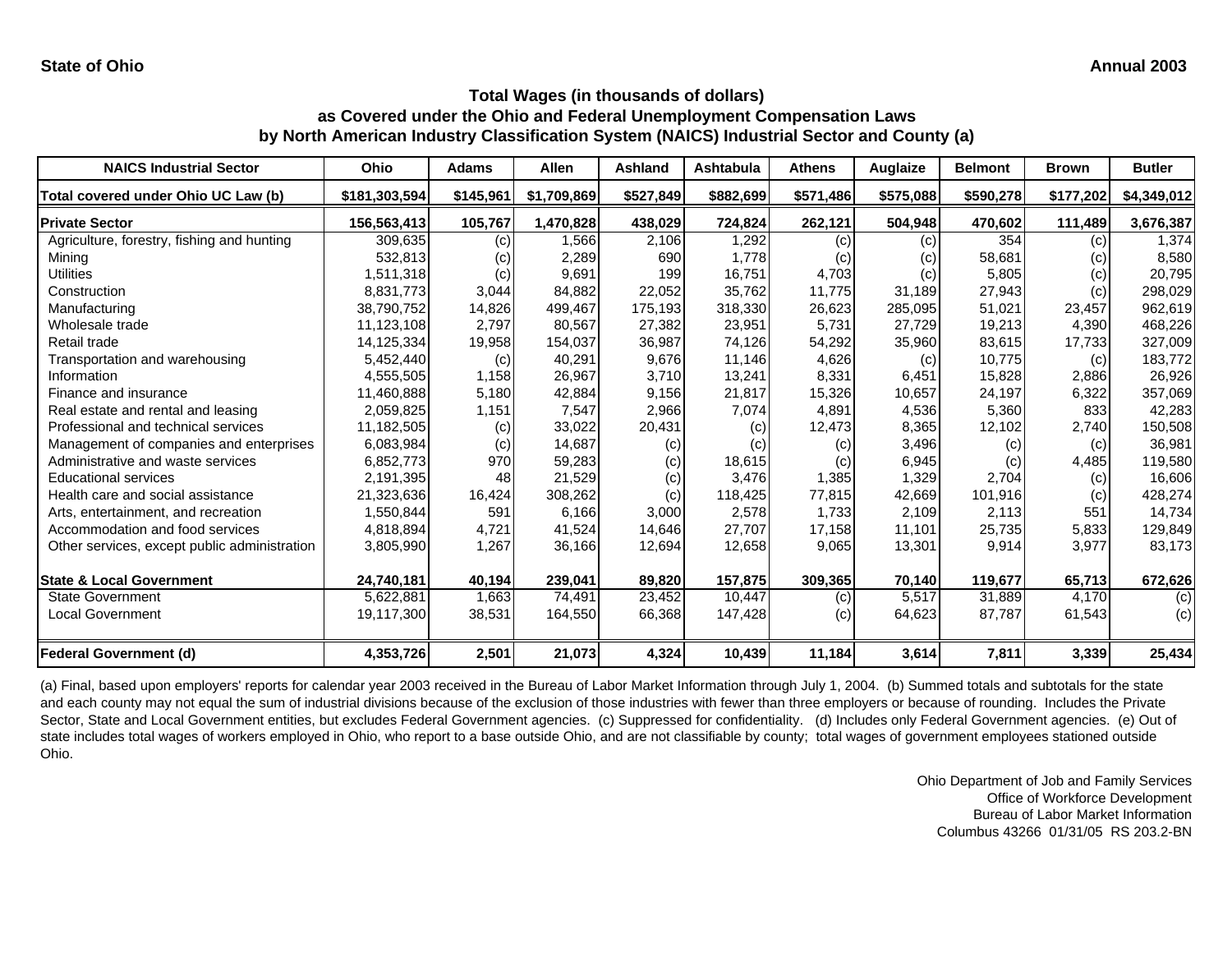| <b>NAICS Industrial Sector</b>               | Carroll   | Champaign | <b>Clark</b> | <b>Clermont</b> | <b>Clinton</b> | <b>Columbiana</b> | Coshocton | Crawford | Cuyahoga               | <b>Darke</b> |
|----------------------------------------------|-----------|-----------|--------------|-----------------|----------------|-------------------|-----------|----------|------------------------|--------------|
| Total covered under Ohio UC Law (b)          | \$136,749 | \$323,903 | \$1,493,139  | \$1,688,450     | \$814,969      | \$849,611         | \$364,352 |          | \$441,440 \$29,144,840 | \$523,980    |
| <b>Private Sector</b>                        | 109,761   | 263,617   | 1,253,247    | 1,453,420       | 720,557        | 706,832           | 318,277   | 375,052  | 25,676,137             | 457,954      |
| Agriculture, forestry, fishing and hunting   | 348       | (c)       | 13,880       | (c)             | (c)            | 2,326             | 2,024     | (c)      | 7,858                  | (c)          |
| Mining                                       | 418       | (c)       | 1,349        | (c)             | (c)            | 7,431             | 6,118     | (c)      | 14.060                 | (c)          |
| <b>Utilities</b>                             | (c)       | (c)       | (c)          | 39,046          | (c)            | 3,218             | 27,806    | (c)      | 103.358                | (c)          |
| Construction                                 | 8,584     | 9,130     | 60,400       | 115,548         | 9,629          | 33,978            | 9,511     | 20,079   | 1,125,559              | 36,492       |
| Manufacturing                                | 43,665    | 150,205   | 351,397      | 348,361         | 164,655        | 229,090           | 143,928   | 183,725  | 4,434,568              | 170,320      |
| Wholesale trade                              | (c)       | 8,393     | (c)          | 124.777         | 19,284         | 36,811            | 5,252     | 17,088   | 2,155,903              | 26,630       |
| Retail trade                                 | 13,975    | 23,454    | 133,150      | 193,080         | 42,003         | 80,247            | 21,698    | 26,990   | 1,893,824              | 39,619       |
| Transportation and warehousing               | 6,322     | (c)       | 78,405       | 19,392          | (c)            | 46,515            | 10,683    | (c)      | 855.808                | (c)          |
| Information                                  | 2,910     | 3,506     | 8,145        | 70,325          | 12,371         | 8,933             | 2,822     | 2,807    | 892.535                | 3,498        |
| Finance and insurance                        | 3,620     | 9,481     | 36,120       | 146,622         | 25,994         | 31,025            | 6,909     | 21,992   | 3,116,152              | 21,906       |
| Real estate and rental and leasing           | 537       | 3,714     | 12,710       | 14,284          | 5,034          | 5,058             | 1,018     | 1,269    | 446,568                | 4,234        |
| Professional and technical services          | (c)       | (c)       | (c)          | 81,068          | 7,482          | 18,553            | 10,944    | 13,817   | 2,383,519              | (c)          |
| Management of companies and enterprises      | (c)       | (c)       | (c)          | 9,547           | 8,792          | 3,742             | 662       | (c)      | 951,931                | (c)          |
| Administrative and waste services            | 2,419     | 3,550     | 31,032       | 42,529          | 17,325         | 26,881            | 8,109     | (c)      | 1,133,312              | 21,303       |
| <b>Educational services</b>                  | (c)       | (c)       | 24,310       | 9,103           | (c)            | 1.119             | (c)       | (c)      | 624,177                | (c)          |
| Health care and social assistance            | (c)       | (c)       | 252,076      | 134,043         | (c)            | 127,837           | (c)       | (c)      | 3,808,430              | (c)          |
| Arts, entertainment, and recreation          | 964       | 1,598     | 6,604        | 10,131          | 803            | 2,968             | 3,981     | 923      | 448,383                | 1,583        |
| Accommodation and food services              | 4,504     | 8,519     | 49,505       | 52,508          | 11,999         | 22,965            | 6,043     | 9,314    | 677,896                | 9,726        |
| Other services, except public administration | 3,222     | 5,464     | 47,567       | 42,220          | 7,290          | 18,136            | 5,734     | 5,745    | 602,296                | 9,241        |
| <b>State &amp; Local Government</b>          | 26,987    | 60,286    | 239,892      | 235.030         | 94,412         | 142,779           | 46,076    | 66,388   | 3,468,703              | 66,026       |
| <b>State Government</b>                      | 1,192     | 2,224     | 17,055       | 19,825          | 5,443          | 12,388            | 1,921     | 4,913    | 257,888                | 2,002        |
| <b>Local Government</b>                      | 25,795    | 58,062    | 222,837      | 215,205         | 88,970         | 130,391           | 44,154    | 61,475   | 3,210,816              | 64,024       |
| <b>Federal Government (d)</b>                | 1,785     | 2,914     | 30,263       | 14,131          | 7,619          | 28,911            | 4,126     | 3,257    | 975,036                | 4,742        |

(a) Final, based upon employers' reports for calendar year 2003 received in the Bureau of Labor Market Information through July 1, 2004. (b) Summed totals and subtotals for the state and each county may not equal the sum of industrial divisions because of the exclusion of those industries with fewer than three employers or because of rounding. Includes the Private Sector, State and Local Government entities, but excludes Federal Government agencies. (c) Suppressed for confidentiality. (d) Includes only Federal Government agencies. (e) Out of state includes total wages of workers employed in Ohio, who report to a base outside Ohio, and are not classifiable by county; total wages of government employees stationed outside Ohio.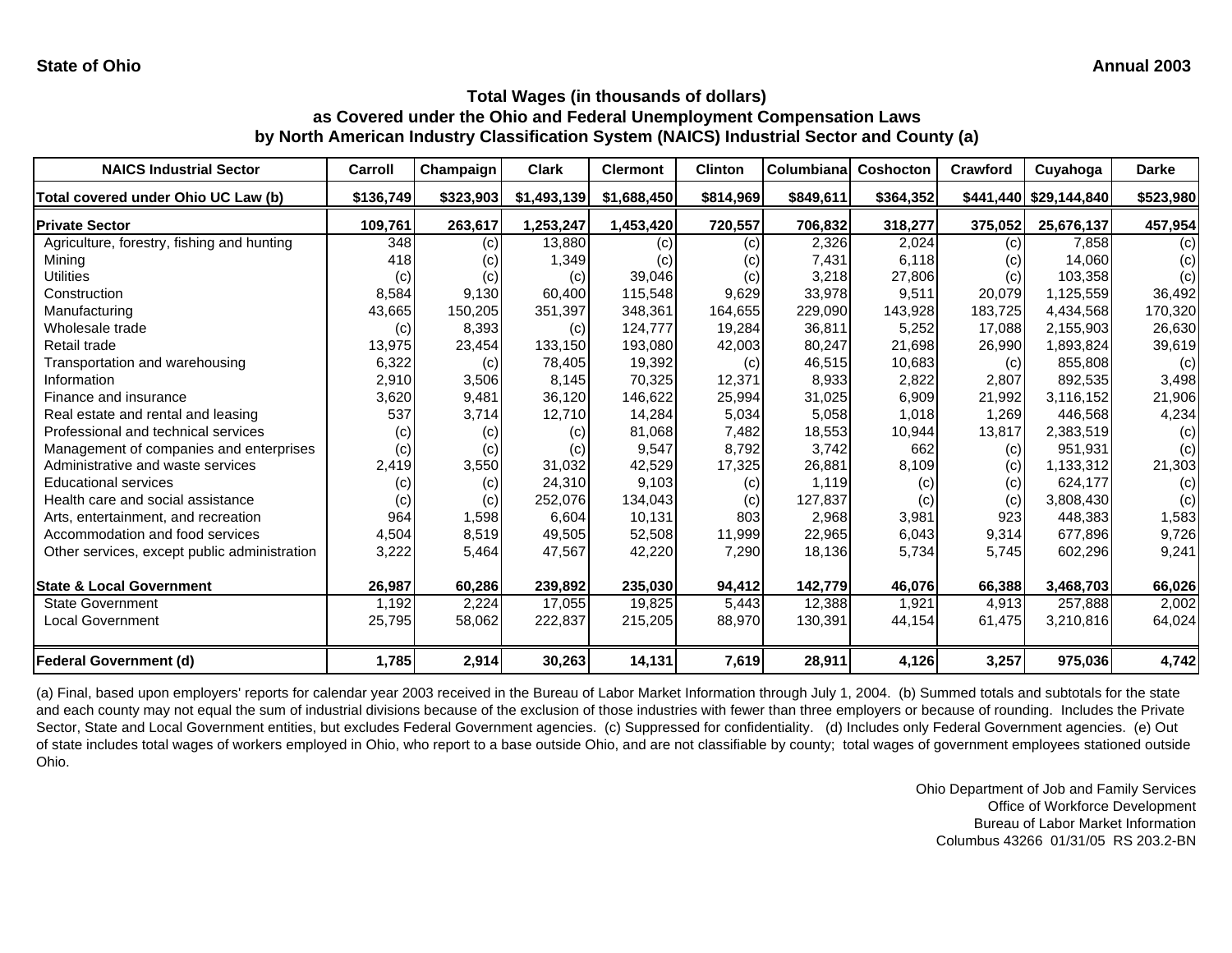| <b>NAICS Industrial Sector</b>               | <b>Defiance</b> | <b>Delaware</b> | Erie        | <b>Fairfield</b> | <b>Fayette</b> | <b>Franklin</b>        | <b>Fulton</b> | Gallia    | Geauga      | Greene      |
|----------------------------------------------|-----------------|-----------------|-------------|------------------|----------------|------------------------|---------------|-----------|-------------|-------------|
| Total covered under Ohio UC Law (b)          | \$610,128       | \$1,853,037     | \$1,240,559 | \$991,472        |                | \$296,584 \$25,480,084 | \$616,490     | \$360,386 | \$1,002,602 | \$1,571,185 |
| <b>Private Sector</b>                        | 549,286         | 1,656,386       | 1,052,424   | 733,864          | 249,123        | 21,495,760             | 545,562       | 298,711   | 878,010     | 1,237,437   |
| Agriculture, forestry, fishing and hunting   | (c)             | 2,651           | 5,118       | (c)              | (c)            | 8,966                  | (c)           | (c)       | (c)         | (c)         |
| Mining                                       | (c)             | 3,901           | 7,966       | (c)              | (c)            | 12,574                 | (c)           | (c)       | (c)         | (c)         |
| Utilities                                    | (c)             | (c)             | (c)         | 9,223            | (c)            | 164,189                | (c)           | 51,808    | (c)         | (c)         |
| Construction                                 | 19,016          | 111,273         | 47,943      | 70,579           | 8,423          | 1,238,054              | 35,031        | (c)       | 77,573      | 59,422      |
| Manufacturing                                | 318,004         | 223,381         | 429,734     | 194.063          | 101,582        | 2.218.308              | 330,066       | 31,846    | 337,521     | 174,949     |
| Wholesale trade                              | 22,662          | 91,994          | 69,032      | 24,084           | (c)            | 1,444,952              | 31,456        | 5,785     | 70,448      | 55,628      |
| Retail trade                                 | 50,046          | 184,230         | 91,696      | 99,051           | 36,681         | 2,288,965              | 33,552        | 30,445    | 69,416      | 179,552     |
| Transportation and warehousing               | (c)             | (c)             | (c)         | 14,294           | 23,173         | 1,037,304              | (c)           | 9,700     | (c)         | (c)         |
| Information                                  | 8,092           | 14,553          | 14,668      | 8,553            | 1,906          | 1,023,350              | 4,346         | 3,732     | 5,525       | 32,946      |
| Finance and insurance                        | 21,862          | 338,166         | 28,521      | 29,622           | 10,708         | 2,575,485              | 13,903        | 12,621    | 29,656      | 68,393      |
| Real estate and rental and leasing           | 1,765           | 19,053          | 7,034       | 10,526           | 2,492          | 417,493                | 4,068         | 1,344     | 6,114       | 10,220      |
| Professional and technical services          | 8,270           | 270,782         | 32,112      | 37,315           | 3,076          | 2,187,043              | (c)           | (c)       | (c)         | 302,789     |
| Management of companies and enterprises      | 5,818           | (c)             | 2,322       | 4,847            | (c)            | 1,120,462              | (c)           | (c)       | (c)         | 7,015       |
| Administrative and waste services            | 6,736           | (c)             | 23,684      | 54,442           | 2,703          | 1,252,465              | 7,498         | 6,782     | 52,363      | 43,248      |
| <b>Educational services</b>                  | (c)             | 28,203          | 3,923       | 5,418            | (c)            | 240,930                | (c)           | (c)       | 15,440      | 51,388      |
| Health care and social assistance            | (c)             | 89,070          | 133,046     | 99,837           | (c)            | 2,609,957              | (c)           | (c)       | 83,027      | 134,332     |
| Arts, entertainment, and recreation          | 1,562           | 35,468          | 53,147      | 4,185            | 1.119          | 181,159                | 4,178         | 672       | 9,672       | 10,083      |
| Accommodation and food services              | 9,596           | 66,385          | 52,344      | 40,811           | 10,644         | 797,406                | 8,721         | 9,319     | 23,065      | 57,323      |
| Other services, except public administration | 8,776           | 29,867          | 17,238      | 24,358           | 4,561          | 676,699                | 6,483         | 7,948     | 21,665      | 20,595      |
| <b>State &amp; Local Government</b>          | 60,842          | 196,652         | 188,135     | 257.608          | 47,461         | 3,984,324              | 70,928        | 61,674    | 124,592     | 333,748     |
| <b>State Government</b>                      | 5,040           | 41,529          | 40,004      | 31,426           | 2,341          | 1,905,543              | 6,813         | (c)       | 7,599       | (c)         |
| <b>Local Government</b>                      | 55,801          | 155,123         | 148,130     | 226,181          | 45,120         | 2,078,781              | 64,114        | (c)       | 116,993     | (c)         |
| Federal Government (d)                       | 4,644           | 10,293          | 9,283       | 11,467           | 2,405          | 657,139                | 4,101         | 3,444     | 5,375       | 742,585     |

(a) Final, based upon employers' reports for calendar year 2003 received in the Bureau of Labor Market Information through July 1, 2004. (b) Summed totals and subtotals for the state and each county may not equal the sum of industrial divisions because of the exclusion of those industries with fewer than three employers or because of rounding. Includes the Private Sector, State and Local Government entities, but excludes Federal Government agencies. (c) Suppressed for confidentiality. (d) Includes only Federal Government agencies. (e) Out of state includes total wages of workers employed in Ohio, who report to a base outside Ohio, and are not classifiable by county; total wages of government employees stationed outside Ohio.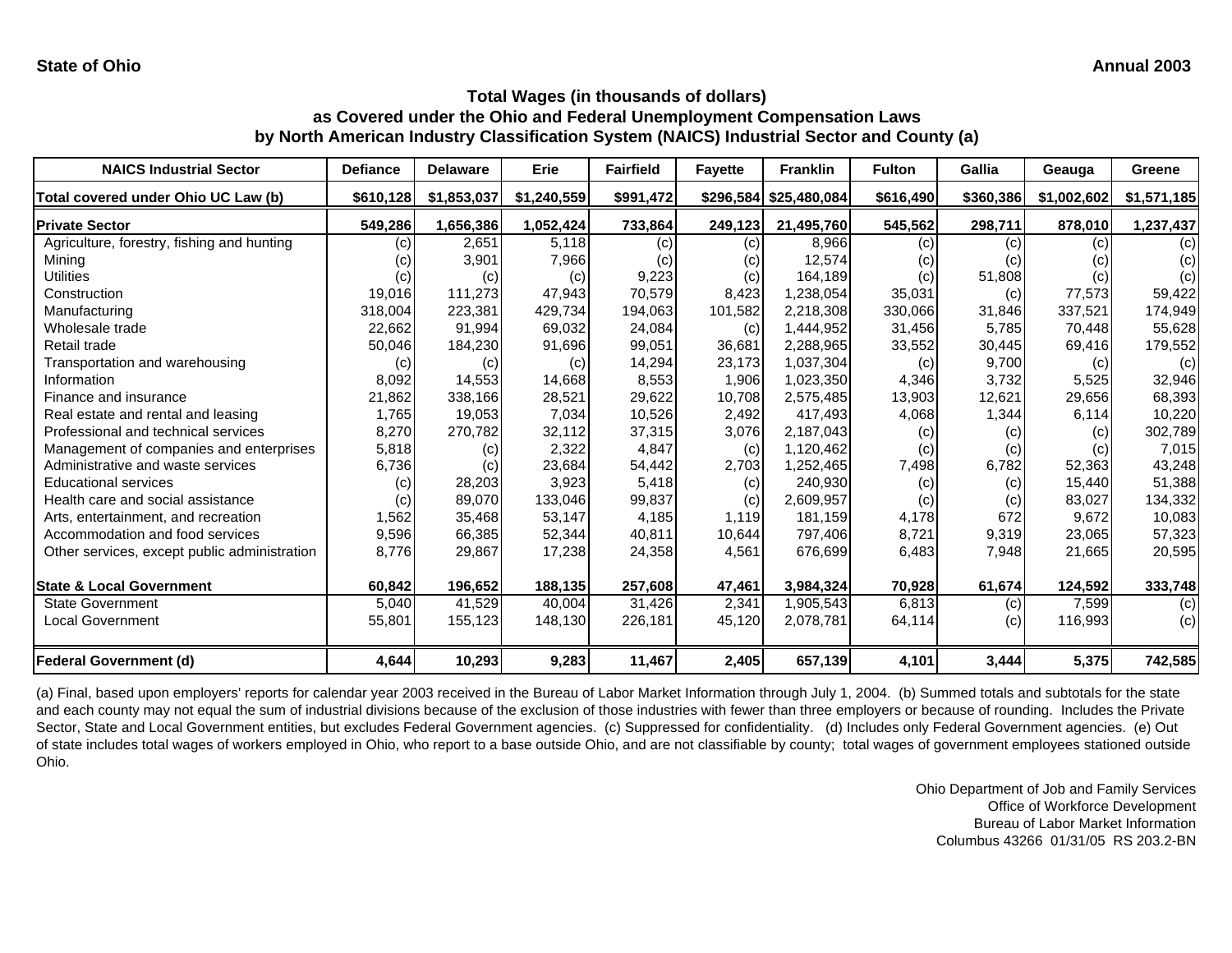#### **Total Wages (in thousands of dollars) as Covered under the Ohio and Federal Unemployment Compensation Laws**

**by North American Industry Classification System (NAICS) Industrial Sector and County (a)**

| <b>NAICS Industrial Sector</b>               | <b>Guernsey</b> | <b>Hamilton</b>        | <b>Hancock</b> | <b>Hardin</b> | <b>Harrison</b> | <b>Henry</b> | Highland  | <b>Hocking</b> | <b>Holmes</b> | Huron     |
|----------------------------------------------|-----------------|------------------------|----------------|---------------|-----------------|--------------|-----------|----------------|---------------|-----------|
| Total covered under Ohio UC Law (b)          |                 | \$410,146 \$21,788,483 | \$1,376,079    | \$228,355     | \$92,477        | \$348,995    | \$302,985 | \$171,924      | \$423,538     | \$716,726 |
| <b>Private Sector</b>                        | 323,516         | 19,824,773             | 1,269,605      | 184,313       | 72,557          | 290,892      | 229,758   | 118,019        | 379,444       | 631,549   |
| Agriculture, forestry, fishing and hunting   | 529             | 4,527                  | (c)            | 440           | 748             | (c)          | (c)       | (c)            | 4,263         | 12,385    |
| Mining                                       | 4,008           | 4,414                  | (c)            | (c)           | 18,172          | (c)          | (c)       | (c)            | 4,642         | (c)       |
| <b>Utilities</b>                             | 2,705           | 226,439                | 7,010          | 2,533         | (c)             | (c)          | 3,192     | (c)            | 1,957         | (c)       |
| Construction                                 | 22,033          | 1,033,984              | (c)            | 4,330         | 2,489           | 21,790       | 8,598     | 8,314          | 34,943        | 67,722    |
| Manufacturing                                | 108,108         | 3,654,986              | 486,857        | 82,717        | 18,858          | 147,917      | 95,197    | 42,835         | 166,926       | 299,012   |
| Wholesale trade                              | 11,100          | 1,612,436              | 46,266         | 9,646         | 4,658           | (c)          | 5,170     | 4,904          | 19,974        | (c)       |
| Retail trade                                 | 37,376          | 1,299,884              | 116,164        | 16,321        | 4,747           | 23,463       | 32,778    | 18,857         | 38,712        | 45,200    |
| Transportation and warehousing               | 9,520           | 446,479                | 55,336         | 2,301         | (c)             | 20,429       | 5,070     | (c)            | 13,630        | 27,615    |
| Information                                  | 6,044           | 633.490                | 17,002         | 2,337         | 783             | 3,530        | 11,622    | 1,531          | 1,964         | 11,540    |
| Finance and insurance                        | 9,104           | 1,463,333              | 38,487         | 4,761         | 1,015           | (c)          | 17,749    | 5,429          | 13,559        | 13,209    |
| Real estate and rental and leasing           | 3,655           | 312,059                | 10,453         | 893           | 1,222           | (c)          | 1,680     | 1,278          | 598           | 2,629     |
| Professional and technical services          | 9,716           | 1,988,482              | 23,384         | 2,397         | 1,212           | 2,565        | 3,283     | 1,987          | (c)           | 17,914    |
| Management of companies and enterprises      | 3,683           | 1,916,823              | 21,361         | (c)           | (c)             | (c)          | (c)       | (c)            | (c)           | 6,368     |
| Administrative and waste services            | 10,202          | 990,266                | 54,803         | (c)           | (c)             | 4,180        | 3,245     | 2,324          | 15,763        | 6,568     |
| <b>Educational services</b>                  | 444             | 253,854                | 27,791         | (c)           | (c)             | 582          | (c)       | (c)            | (c)           | (c)       |
| Health care and social assistance            | 62,822          | 2,703,885              | 135,464        | (c)           | (c)             | 25,628       | 23,467    | (c)            | (c)           | (c)       |
| Arts, entertainment, and recreation          | 993             | 297,620                | 3,832          | 761           | 677             | 240          | 140       | 1,313          | 936           | 1,596     |
| Accommodation and food services              | 15,931          | 511,899                | 35,058         | 6,640         | 1,180           | 4,322        | 9,411     | 6,904          | 12,227        | 17,084    |
| Other services, except public administration | 5,545           | 469,913                | 22,232         | 3,693         | 869             | 4,689        | 3,707     | 3,262          | 4,746         | 11,771    |
| <b>State &amp; Local Government</b>          | 86,630          | 1,963,710              | 106,473        | 44,042        | 19,920          | 58,103       | 73,227    | 53,905         | 44,094        | 85,177    |
| State Government                             | 35,268          | (c)                    | 9,077          | 1,413         | 1,196           | 1,761        | 4,680     | 17,072         | 1,499         | 4,011     |
| <b>Local Government</b>                      | 51,362          | (c)                    | 97,396         | 42,629        | 18,724          | 56,342       | 68,547    | 36,833         | 42,595        | 81,166    |
| <b>Federal Government (d)</b>                | 4,414           | 554,993                | 7,893          | 3,106         | 2,266           | 3,019        | 4,722     | 1,803          | 2,697         | 5,840     |

(a) Final, based upon employers' reports for calendar year 2003 received in the Bureau of Labor Market Information through July 1, 2004. (b) Summed totals and subtotals for the state and each county may not equal the sum of industrial divisions because of the exclusion of those industries with fewer than three employers or because of rounding. Includes the Private Sector, State and Local Government entities, but excludes Federal Government agencies. (c) Suppressed for confidentiality. (d) Includes only Federal Government agencies. (e) Out of state includes total wages of workers employed in Ohio, who report to a base outside Ohio, and are not classifiable by county; total wages of government employees stationed outside Ohio.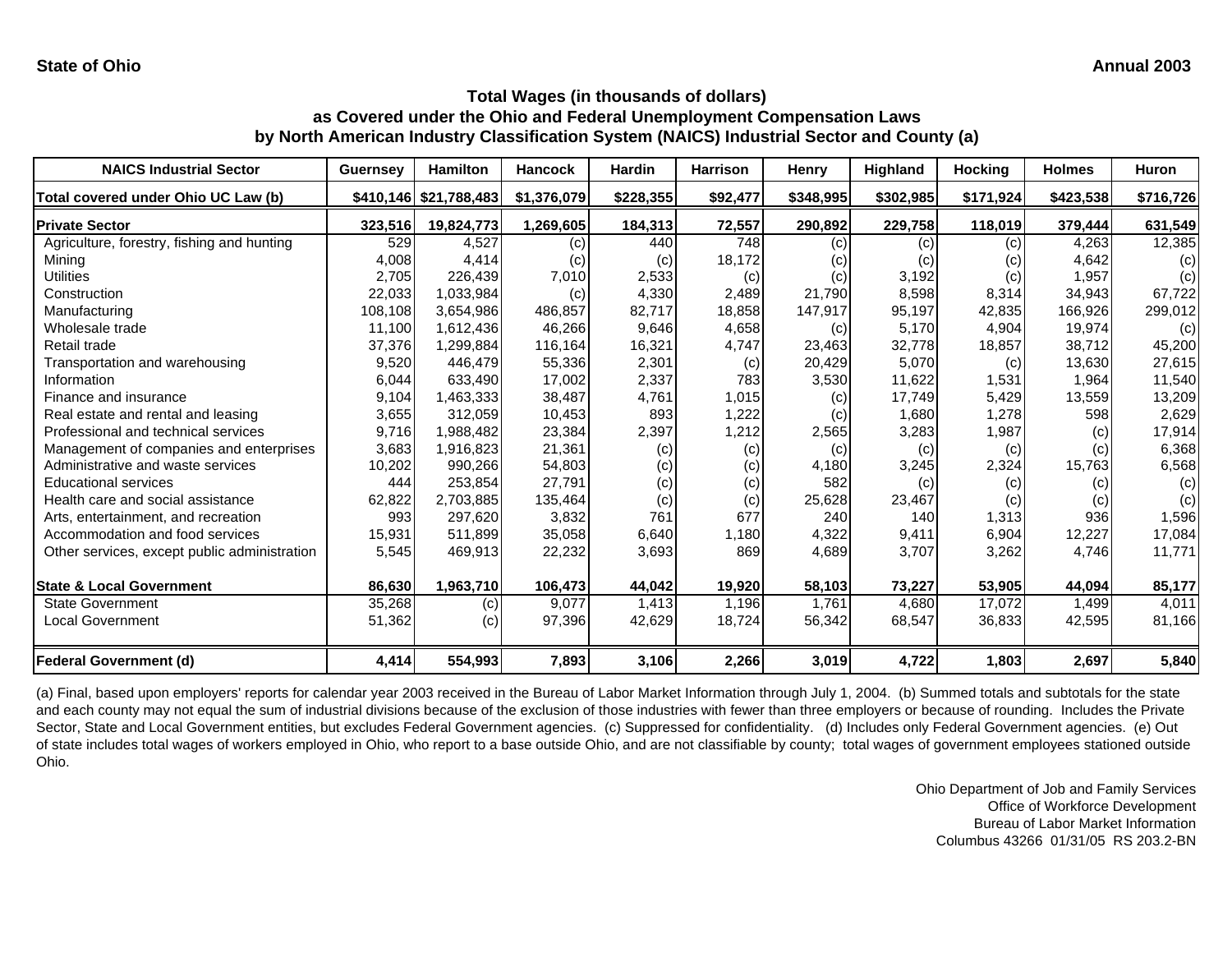| <b>NAICS Industrial Sector</b>               | <b>Jackson</b> | <b>Jefferson</b> | Knox      | Lake        | Lawrence  | Licking     | Logan     | Lorain      | Lucas       | <b>Madison</b> |
|----------------------------------------------|----------------|------------------|-----------|-------------|-----------|-------------|-----------|-------------|-------------|----------------|
| Total covered under Ohio UC Law (b)          | \$285,826      | \$723,297        | \$528,633 | \$3,145,156 | \$277,887 | \$1,597,778 | \$683,365 | \$3,198,293 | \$7,861,474 | \$427,108      |
| <b>Private Sector</b>                        | 239,868        | 619,733          | 442,108   | 2,722,602   | 194,541   | 1,354,857   | 617,220   | 2,689,418   | 6,692,543   | 316,639        |
| Agriculture, forestry, fishing and hunting   | 1,680          | (c)              | 1,635     | 24,594      | (c)       | 19,716      | 1,543     | (c)         | 8,519       | (c)            |
| Mining                                       | 8,186          | (c)              | 3,542     | 11,085      | (c)       | 2,306       | (c)       | (c)         | 4,992       | (c)            |
| Utilities                                    | (c)            | 58,100           | 2,538     | 63,986      | 4,463     | 8,801       | 1,512     | 23,784      | 54,605      | (c)            |
| Construction                                 | 12,697         | 68,395           | 43,801    | 175,514     | 20,380    | 99,246      | 22,195    | 196,178     | 441,773     | 15,582         |
| Manufacturing                                | 114,133        | 141,610          | 170.169   | 964.859     | 18,563    | 328,343     | 346,937   | 1,059,467   | 1,628,728   | 126,335        |
| Wholesale trade                              | (c)            | 21,978           | 11,737    | 178,916     | 4,266     | 98,035      | 14,115    | 103,165     | 392,103     | 15,494         |
| Retail trade                                 | 27,562         | 62,125           | 40,620    | 308,193     | 39,896    | 191,491     | 35,712    | 262,419     | 614,858     | 32,974         |
| Transportation and warehousing               | (c)            | 11,573           | 3,040     | 26,148      | 23,186    | 58,465      | 46,149    | 59,294      | 225,046     | (c)            |
| Information                                  | 3,149          | 19,901           | 7,831     | 32,279      | 3,834     | 21,134      | 3,277     | 43,923      | 151,728     | 1,776          |
| Finance and insurance                        | 11,429         | 14,028           | 11,789    | 80,750      | 8,383     | 90,443      | 10,482    | 73,870      | 312,353     | 6,123          |
| Real estate and rental and leasing           | 822            | 6,199            | 2,593     | 23,803      | 1,201     | 27,764      | 4,713     | 21,615      | 92,273      | 1,683          |
| Professional and technical services          | 3,313          | 12,257           | (c)       | 153,048     | 6,939     | 74,344      | 21,572    | 80,650      | 410,711     | (c)            |
| Management of companies and enterprises      | 4,725          | 410              | (c)       | 65,142      | 2,182     | 11,406      | (c)       | 21,937      | 173,178     | (c)            |
| Administrative and waste services            | 4,008          | 29,421           | 8,014     | 102,021     | 6,378     | 38,531      | 35,249    | 99,436      | 415,095     | 10,181         |
| <b>Educational services</b>                  | 395            | 15,399           | 39,955    | 25,552      | 540       | 33,994      | 408       | 67,192      | 78,021      | 838            |
| Health care and social assistance            | 22,507         | 121,076          | 59,411    | 301,030     | 34,478    | 156,070     | 46,787    | 390,255     | 1,253,347   | 62,437         |
| Arts, entertainment, and recreation          | 620            | 4,284            | 2,142     | 17,656      | 638       | 8,720       | 3,628     | 17,291      | 52,652      | 311            |
| Accommodation and food services              | 7,811          | 17,612           | 14,648    | 95,895      | 11,097    | 54,720      | 11,358    | 80,142      | 216,258     | 10,079         |
| Other services, except public administration | 3,845          | 13,411           | 9,162     | 72,131      | 7,259     | 31,329      | 9,910     | 71,605      | 166,306     | 3,285          |
| <b>State &amp; Local Government</b>          | 45,958         | 103,563          | 86,525    | 422,554     | 83,346    | 242,921     | 66,145    | 508,875     | 1,168,930   | 110,469        |
| <b>State Government</b>                      | 6,985          | 4,611            | (c)       | 6,129       | 9,680     | 38,130      | 3,459     | 54,364      | 369,713     | 60,141         |
| <b>Local Government</b>                      | 38,973         | 98,952           | (c)       | 416,425     | 73,666    | 204,790     | 62,686    | 454,511     | 799,217     | 50,327         |
| <b>Federal Government (d)</b>                | 3,166          | 10,773           | 4,467     | 22,924      | 5,240     | 25,021      | 6,648     | 109,039     | 108,416     | 3,330          |

(a) Final, based upon employers' reports for calendar year 2003 received in the Bureau of Labor Market Information through July 1, 2004. (b) Summed totals and subtotals for the state and each county may not equal the sum of industrial divisions because of the exclusion of those industries with fewer than three employers or because of rounding. Includes the Private Sector, State and Local Government entities, but excludes Federal Government agencies. (c) Suppressed for confidentiality. (d) Includes only Federal Government agencies. (e) Out of state includes total wages of workers employed in Ohio, who report to a base outside Ohio, and are not classifiable by county; total wages of government employees stationed outside Ohio.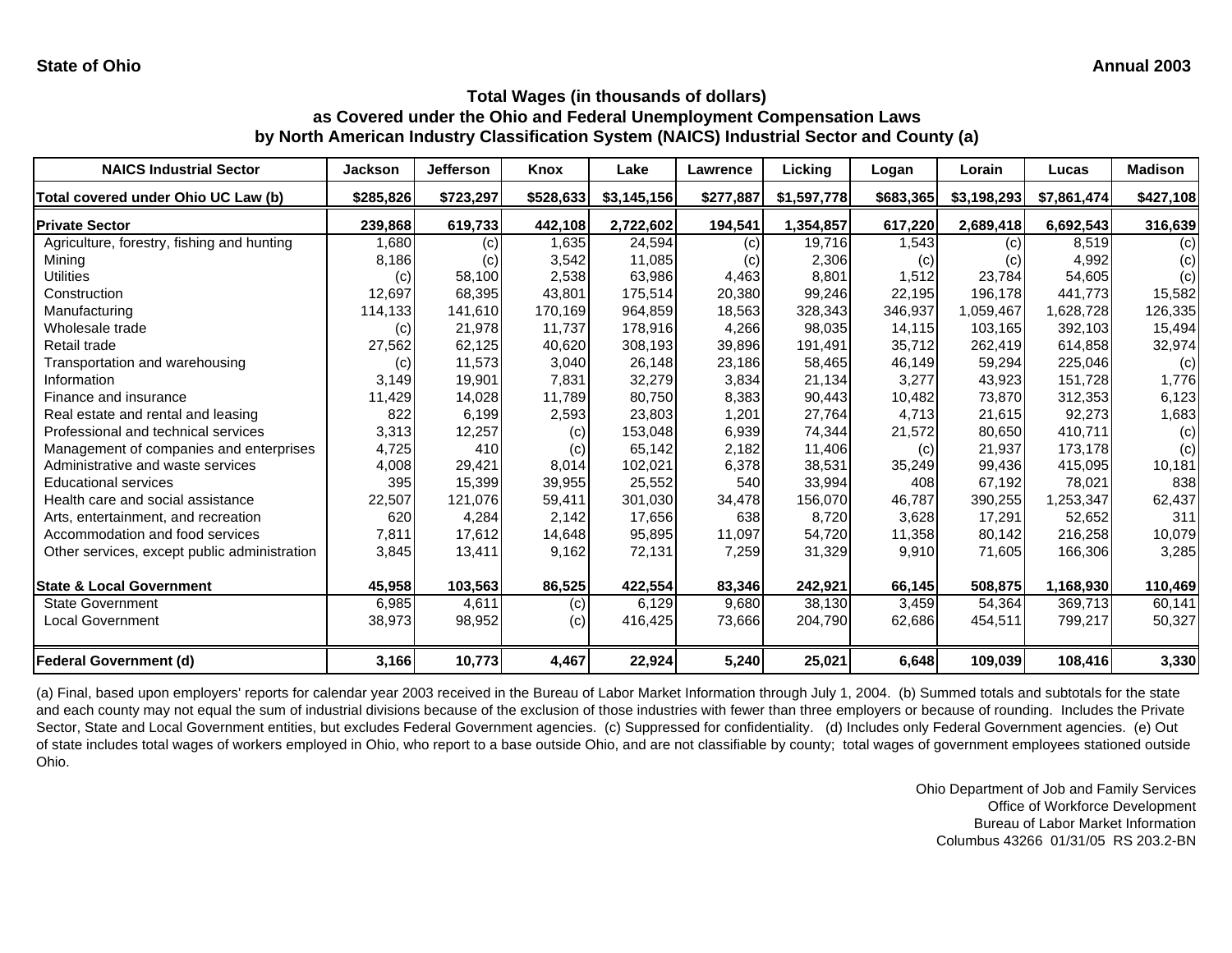| <b>NAICS Industrial Sector</b>               | <b>Mahoning</b> | <b>Marion</b> | <b>Medina</b> | Meigs    | <b>Mercer</b> | Miami       | <b>Monroe</b> | Montgomery             | Morgan   | <b>Morrow</b> |
|----------------------------------------------|-----------------|---------------|---------------|----------|---------------|-------------|---------------|------------------------|----------|---------------|
| Total covered under Ohio UC Law (b)          | \$2,958,857     | \$829,906     | \$1,735,757   | \$81,056 | \$431,616     | \$1,261,828 |               | \$142,757 \$10,192,957 | \$95,546 | \$151,929     |
| <b>Private Sector</b>                        | 2,504,088       | 631,832       | 1,508,643     | 54,287   | 352,408       | 1,100,097   | 121,682       | 9,070,973              | 76,583   | 105,472       |
| Agriculture, forestry, fishing and hunting   | 3,732           | (c)           | 4,417         | (c)      | (c)           | 1,409       | 209           | 7,419                  | (c)      | 601           |
| Mining                                       | 10,486          | (c)           | 2,077         | (c)      | (c)           | 3,212       | 546           | 2,747                  | (c)      | 574           |
| <b>Utilities</b>                             | 29,329          | (c)           | (c)           | (c)      | (c)           | 6,298       | (c)           | 56,208                 | (c)      | (c)           |
| Construction                                 | 203,989         | 29,987        | 133,087       | 9,546    | 32,737        | 58,748      | 4,060         | 419,962                | 13,845   | 8,172         |
| Manufacturing                                | 370,555         | 263,502       | 377,202       | (c)      | 138,178       | 451,290     | 79,345        | 2,336,132              | 18,684   | 45,087        |
| Wholesale trade                              | 167,116         | (c)           | 122,318       | 1,697    | (c)           | 77,502      | (c)           | 478,275                | 2,659    | (c)           |
| Retail trade                                 | 327,316         | 60,186        | 161,470       | 11,199   | 34,448        | 118,116     | 4,883         | 640,087                | 5,566    | 12,101        |
| Transportation and warehousing               | 83,306          | 17,339        | (c)           | (c)      | 30,696        | 24,605      | 2,627         | 312,159                | (c)      | 4,231         |
| Information                                  | 74,324          | 47,116        | 19,765        | (c)      | 4,374         | 11,782      | 995           | 517,698                | 914      | 1,036         |
| Finance and insurance                        | 123,914         | 14,979        | 41,648        | 3,644    | 19,508        | 32,536      | 16,033        | 466,738                | 2,163    | 2,502         |
| Real estate and rental and leasing           | 34,372          | 6,903         | 12,042        | 160      | 1,793         | 8,139       | 62            | 111,133                | 47       | 458           |
| Professional and technical services          | 105,398         | 27,103        | 104,330       | 1,273    | 8,326         | (c)         | 3,757         | 706,489                | 495      | 1,732         |
| Management of companies and enterprises      | 34,708          | (c)           | 101,496       | (c)      | 1,196         | (c)         | (c)           | 362,801                | (c)      | (c)           |
| Administrative and waste services            | 126,670         | (c)           | 89,659        | (c)      | 4,842         | 39,623      | 477           | 416,314                | (c)      | (c)           |
| <b>Educational services</b>                  | 24,764          | 1,428         | 4,755         | (c)      | 36            | 3,538       | (c)           | 176,142                | (c)      | (c)           |
| Health care and social assistance            | 601,639         | 81,480        | 161,747       | (c)      | 26,366        | 127,034     | (c)           | 1,507,774              | 6,794    | (c)           |
| Arts, entertainment, and recreation          | 10,041          | 2,244         | 12,496        | 147      | 1,890         | 4,160       | 215           | 44,943                 | 145      | 810           |
| Accommodation and food services              | 99,034          | 18,311        | 45,326        | 2,865    | 9,230         | 33,725      | 973           | 270,515                | 1,458    | 3,722         |
| Other services, except public administration | 73,394          | 17,400        | 28,167        | 1,329    | 11,477        | 22,530      | 1,048         | 237,436                | 679      | 1,787         |
| <b>State &amp; Local Government</b>          | 454,769         | 198,074       | 227,114       | 26,770   | 79,208        | 161,731     | 21,075        | 1,121,984              | 18,964   | 46,456        |
| <b>State Government</b>                      | 120,200         | 58,862        | 7,169         | 1,554    | 8,088         | 5,844       | 1,321         | 93,339                 | 2,162    | 3,526         |
| <b>Local Government</b>                      | 334,569         | 139,213       | 219,945       | 25,216   | 71,120        | 155,888     | 19,754        | 1,028,645              | 16,802   | 42,930        |
| <b>Federal Government (d)</b>                | 68,626          | 6,786         | 14,416        | 3,024    | 3,935         | 9,516       | 2,174         | 283,648                | 1,410    | 2,092         |

(a) Final, based upon employers' reports for calendar year 2003 received in the Bureau of Labor Market Information through July 1, 2004. (b) Summed totals and subtotals for the state and each county may not equal the sum of industrial divisions because of the exclusion of those industries with fewer than three employers or because of rounding. Includes the Private Sector, State and Local Government entities, but excludes Federal Government agencies. (c) Suppressed for confidentiality. (d) Includes only Federal Government agencies. (e) Out of state includes total wages of workers employed in Ohio, who report to a base outside Ohio, and are not classifiable by county; total wages of government employees stationed outside Ohio.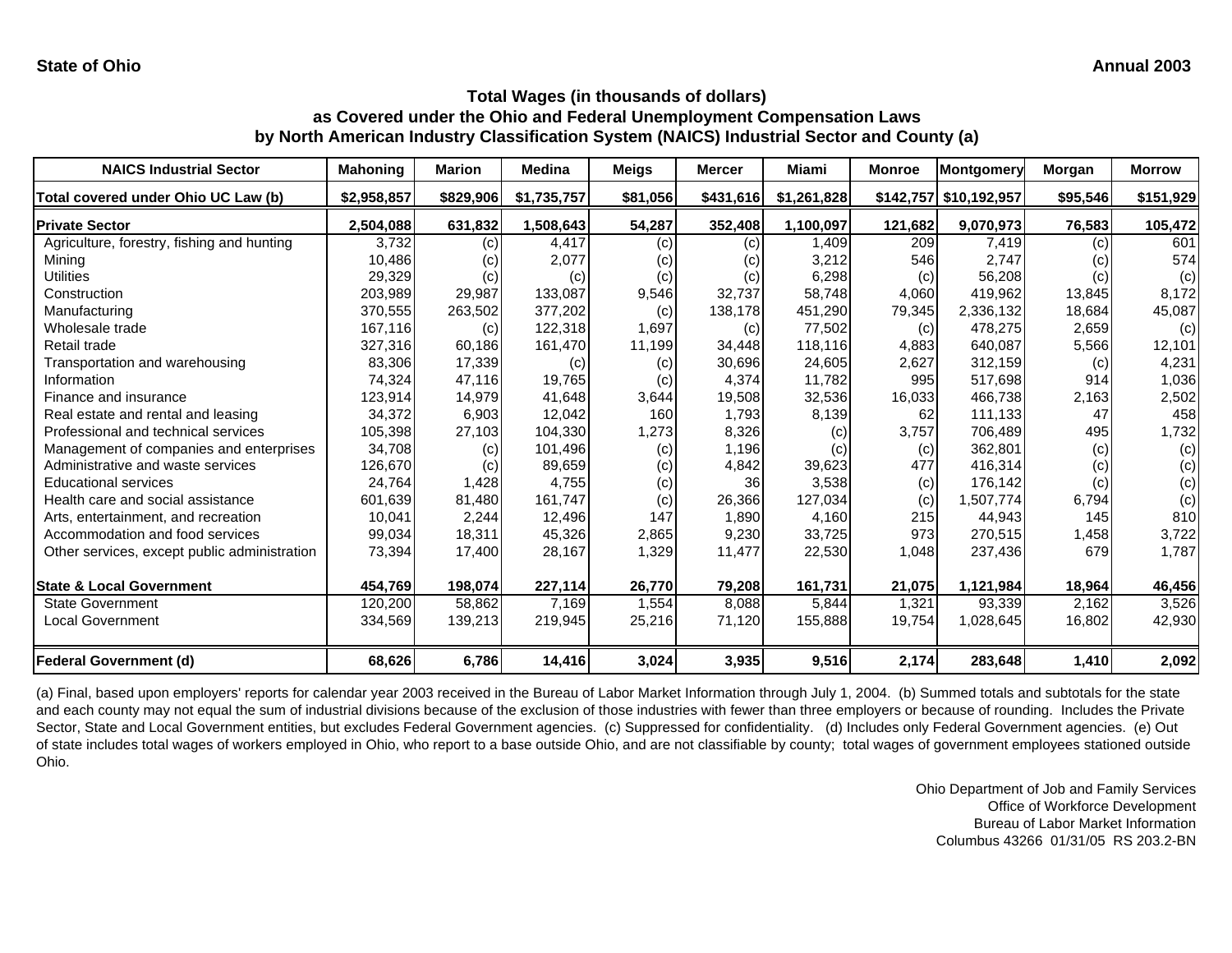| <b>NAICS Industrial Sector</b>               | <b>Muskingum</b> | <b>Noble</b> | <b>Ottawa</b> | Paulding  | <b>Perry</b> | Pickaway  | <b>Pike</b> | <b>Portage</b> | <b>Preble</b> | <b>Putnam</b> |
|----------------------------------------------|------------------|--------------|---------------|-----------|--------------|-----------|-------------|----------------|---------------|---------------|
| Total covered under Ohio UC Law (b)          | \$1,006,585      | \$88,549     | \$458,169     | \$131,170 | \$181,281    | \$481,629 | \$321,600   | \$1,680,546    | \$307,165     | \$304,356     |
| <b>Private Sector</b>                        | 853,808          | 51,371       | 389,180       | 96,285    | 137,450      | 336,971   | 271,362     | 1,193,199      | 250,710       | 256,994       |
| Agriculture, forestry, fishing and hunting   | 600              | 470          | 2,551         | (c)       | 373          | (c)       | (c)         | 2,430          | (c)           | (c)           |
| Mining                                       | 14,664           | 3,654        | 10,348        | (c)       | 8,188        | (c)       | (c)         | 7,540          | (c)           | (c)           |
| Utilities                                    | 12,984           | 754          | (c)           | (c)       | 2,014        | (c)       | (c)         | (c)            | (c)           | (c)           |
| Construction                                 | 40,638           | 1,944        | 15,660        | 5,551     | 33,147       | 22,451    | 12,361      | 79,819         | 11,982        | 29,064        |
| Manufacturing                                | 236,411          | 22,171       | 99,936        | 41,283    | 43,454       | 175,543   | 170,996     | 499,573        | 142,583       | 135,164       |
| Wholesale trade                              | 43,123           | 1,857        | (c)           | 6,096     | 2,490        | 11,344    | 3,043       | 96,915         | 11,214        | 8,128         |
| Retail trade                                 | 130,292          | 5,150        | 37,946        | 9,866     | 11,022       | 32,939    | 17,954      | 128,267        | 21,941        | 19,179        |
| Transportation and warehousing               | 19,380           | 1,329        | 13,092        | (c)       | 1,179        | (c)       | (c)         | (c)            | (c)           | (c)           |
| Information                                  | 10,041           | 467          | 3,614         | 781       | 2,138        | 3,097     | 3,932       | 22,486         | 965           | 2,518         |
| Finance and insurance                        | 28,320           | (c)          | 12,686        | 2,492     | 6,357        | 10,172    | 5,317       | 23,978         | 7,379         | 11,272        |
| Real estate and rental and leasing           | 6,076            | (c)          | 3,086         | 429       | 369          | 2,305     | 2,121       | 10,352         | 1,291         | 665           |
| Professional and technical services          | 18,119           | 580          | (c)           | 2,750     | 3,521        | (c)       | 6,598       | 41,707         | (c)           | 3,508         |
| Management of companies and enterprises      | 14,619           | (c)          | (c)           | (c)       | (c)          | (c)       | (c)         | 18,017         | (c)           | (c)           |
| Administrative and waste services            | 16,374           | 429          | (c)           | 566       | 1,184        | 7,907     | 2,966       | 28,749         | 6,478         | 6,452         |
| <b>Educational services</b>                  | (c)              | (c)          | 851           | (c)       | (c)          | 80        | 557         | 17,179         | (c)           | (c)           |
| Health care and social assistance            | (c)              | 8,418        | 35,747        | (c)       | (c)          | 34,539    | 25,883      | 79,728         | (c)           | (c)           |
| Arts, entertainment, and recreation          | 4,683            | (c)          | 12,935        | (c)       | 488          | 2,111     | 1,023       | 24,322         | 754           | 1,227         |
| Accommodation and food services              | 35,016           | (c)          | 24,657        | (c)       | 3,209        | 11,133    | 6,101       | 45,633         | 7,987         | 5,126         |
| Other services, except public administration | 23,100           | 573          | 10,509        | 2,505     | 2,163        | 5,437     | 2,587       | 29,136         | 5,550         | 4,476         |
| <b>State &amp; Local Government</b>          | 152,777          | 37,178       | 68,989        | 34,885    | 43,832       | 144,658   | 50,238      | 487,347        | 56,456        | 47,362        |
| <b>State Government</b>                      | 15,348           | (c)          | 8,001         | 1,114     | 1,719        | 64,203    | 3,031       | 227,833        | 5,858         | 2,083         |
| <b>Local Government</b>                      | 137,429          | (c)          | 60,988        | 33,770    | 42,113       | 80,455    | 47,207      | 259,514        | 50,597        | 45,279        |
| <b>Federal Government (d)</b>                | 12,803           | 900          | 6,496         | 1,808     | 2,602        | 3,656     | 2,935       | 12,832         | 3,341         | 2,861         |

(a) Final, based upon employers' reports for calendar year 2003 received in the Bureau of Labor Market Information through July 1, 2004. (b) Summed totals and subtotals for the state and each county may not equal the sum of industrial divisions because of the exclusion of those industries with fewer than three employers or because of rounding. Includes the Private Sector, State and Local Government entities, but excludes Federal Government agencies. (c) Suppressed for confidentiality. (d) Includes only Federal Government agencies. (e) Out of state includes total wages of workers employed in Ohio, who report to a base outside Ohio, and are not classifiable by county; total wages of government employees stationed outside Ohio.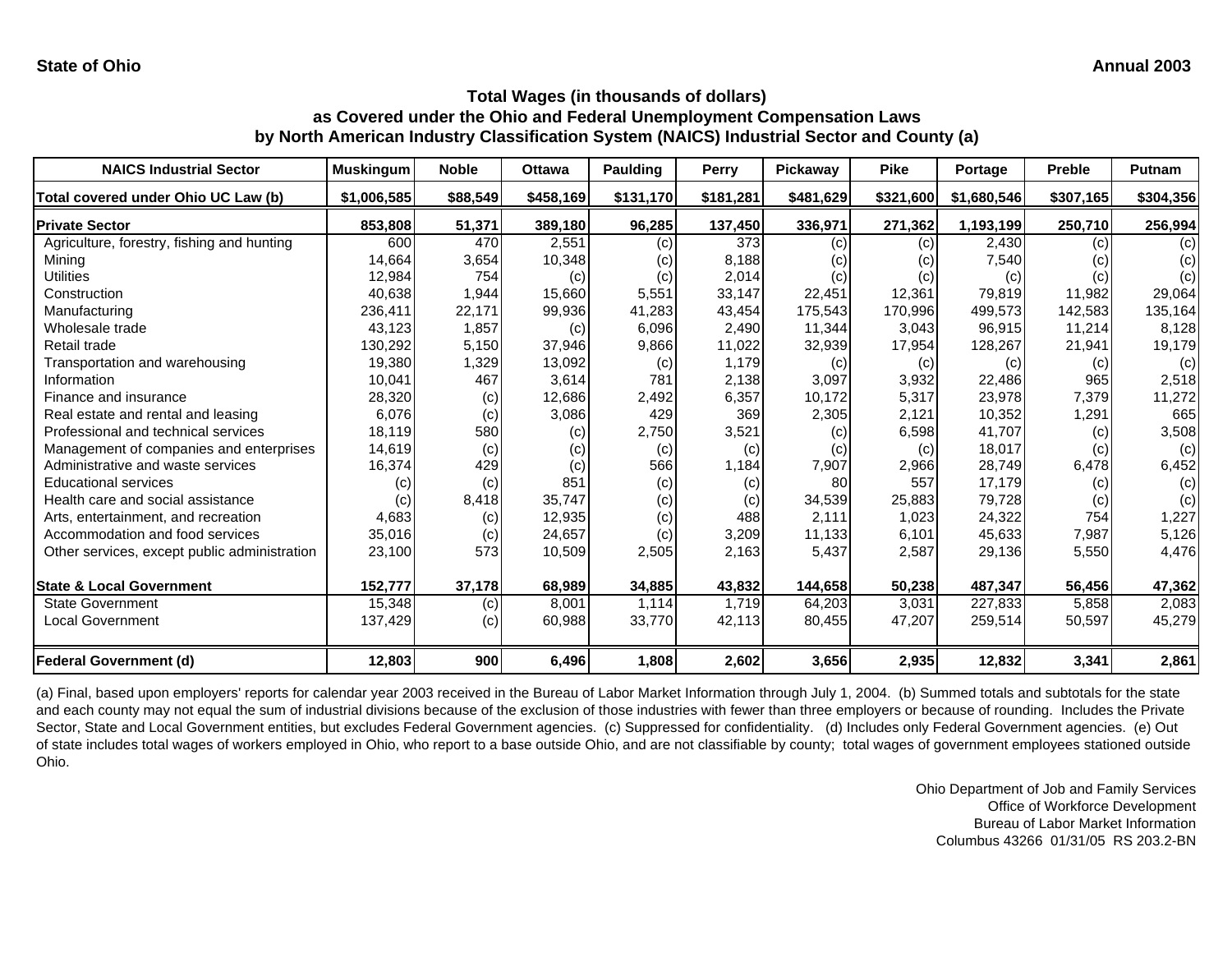| <b>NAICS Industrial Sector</b>               | <b>Richland</b> | <b>Ross</b> | <b>Sandusky</b> | <b>Scioto</b> | <b>Seneca</b> | <b>Shelby</b> | <b>Stark</b> | <b>Summit</b> | <b>Trumbull</b> | Tuscarawas |
|----------------------------------------------|-----------------|-------------|-----------------|---------------|---------------|---------------|--------------|---------------|-----------------|------------|
| Total covered under Ohio UC Law (b)          | \$1,823,928     | \$789,881   | \$771,551       | \$629,497     | \$589,264     | \$1,031,001   | \$5,027,472  | \$9,254,689   | \$2,966,744     | \$925,855  |
| <b>Private Sector</b>                        | 1,544,446       | 617,371     | 667,314         | 460,997       | 500,587       | 941,325       | 4,407,429    | 8,161,331     | 2,626,380       | 784,326    |
| Agriculture, forestry, fishing and hunting   | 2,219           | 962         | (c)             | 1,079         | 2,872         | (c)           | 5,487        | 5,914         | 947             | 3,406      |
| Mining                                       | 585             | 619         | (c)             | 355           | 7,302         | (c)           | 20,963       | 6,353         | 2,677           | 14,516     |
| <b>Utilities</b>                             | (c)             | 10,822      | (c)             | 5,956         | 5,688         | (c)           | 43,261       | 162,985       | 12,065          | 3,654      |
| Construction                                 | 63,811          | 34,972      | 29,712          | 34,409        | 34,195        | 58,986        | 295,393      | 414,982       | 84,952          | 47,915     |
| Manufacturing                                | 674,533         | 200,263     | 361,761         | 70,606        | 202,799       | 586,575       | ,358,574     | 1,777,538     | 1,391,507       | 284,063    |
| Wholesale trade                              | 47,770          | 19,659      | 19.774          | 9.006         | 19,647        | 66,251        | 327,536      | 589,334       | 95.782          | 41,376     |
| Retail trade                                 | 155,084         | 80,980      | 64,314          | 59,959        | 44,406        | 49,487        | 451,838      | 794,884       | 224,828         | 88,134     |
| Transportation and warehousing               | (c)             | 20,971      | (c)             | 13,154        | 9,347         | (c)           | 77,117       | 286,076       | 82,372          | 29,638     |
| Information                                  | 56,504          | 25,231      | 7,809           | 7,564         | 8,551         | 9,208         | 74,522       | 228,559       | 36,724          | 11,932     |
| Finance and insurance                        | 48,482          | 15,363      | 15,303          | 17,572        | 25,974        | 11,593        | 235,726      | 435,562       | 72,666          | 25,624     |
| Real estate and rental and leasing           | 9,102           | 5,576       | 3,834           | 3,854         | 3,125         | 5,027         | 36,671       | 85,823        | 29,473          | 6,048      |
| Professional and technical services          | 34,936          | 8,508       | 8,451           | 12,633        | 10,341        | (c)           | 180,078      | 502,602       | 57,002          | 22,304     |
| Management of companies and enterprises      | 5,662           | 3,804       | 4,200           | 1,623         | 2,851         | (c)           | 49,162       | 734,746       | 32,008          | 5,732      |
| Administrative and waste services            | 59,294          | 24,596      | 16,468          | 27,020        | 11,525        | 20,117        | 148,590      | 373,289       | 72,295          | 25,861     |
| Educational services                         | 6,134           | 2,411       | (c)             | 3,214         | 19,717        | (c)           | 58,063       | 74,159        | 11,745          | 2,557      |
| Health care and social assistance            | 230,429         | 124,142     | (c)             | 162,712       | 65,251        | (c)           | 754,770      | 1,218,876     | 305,852         | 108,539    |
| Arts, entertainment, and recreation          | 9,670           | 2,503       | 4,704           | 973           | 2,104         | 957           | 25,357       | 58,456        | 11,091          | 3,529      |
| Accommodation and food services              | 50,111          | 25,117      | 15,984          | 21,054        | 14,453        | 14,717        | 144,149      | 230,167       | 64,810          | 34,544     |
| Other services, except public administration | 39,171          | 10,870      | 19,097          | 8,253         | 10,441        | 13,993        | 120,171      | 181,025       | 37,583          | 24,955     |
| <b>State &amp; Local Government</b>          | 279,481         | 172,509     | 104,238         | 168,500       | 88,677        | 89,677        | 620,044      | 1,093,358     | 340,364         | 141,529    |
| <b>State Government</b>                      | 69,479          | 72,019      | 8,247           | 67,292        | (c)           | 14,175        | 58,416       | 198,485       | 37,254          | 21,608     |
| <b>Local Government</b>                      | 210,002         | 100,490     | 95,991          | 101,208       | (c)           | 75,502        | 561,627      | 894,874       | 303,110         | 119,921    |
| <b>Federal Government (d)</b>                | 32,051          | 81,295      | 5,249           | 7,424         | 5,558         | 3,644         | 55,495       | 124,460       | 23,563          | 9,286      |

(a) Final, based upon employers' reports for calendar year 2003 received in the Bureau of Labor Market Information through July 1, 2004. (b) Summed totals and subtotals for the state and each county may not equal the sum of industrial divisions because of the exclusion of those industries with fewer than three employers or because of rounding. Includes the Private Sector, State and Local Government entities, but excludes Federal Government agencies. (c) Suppressed for confidentiality. (d) Includes only Federal Government agencies. (e) Out of state includes total wages of workers employed in Ohio, who report to a base outside Ohio, and are not classifiable by county; total wages of government employees stationed outside Ohio.